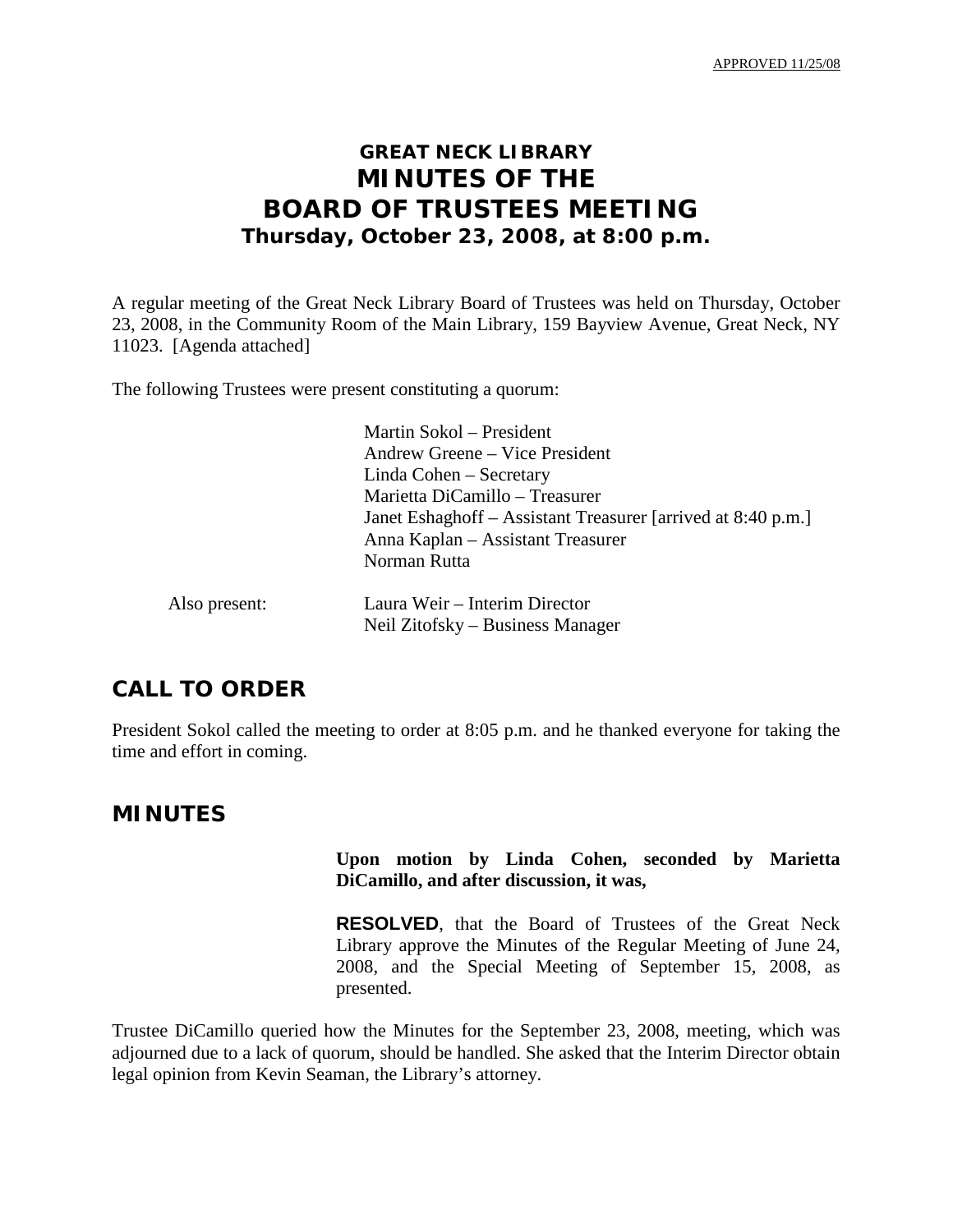Marjorie Malcolm, Secretary to the Board of Trustees, indicated that she had written up a notation for the official Minutes Book that indicated that the Board meeting did not take place because of a lack of quorum.

\_\_\_\_\_\_\_\_\_\_\_\_\_\_\_\_\_\_\_\_\_\_\_\_\_\_\_\_\_\_\_\_\_\_\_\_\_\_\_\_\_\_\_\_\_\_\_\_\_\_\_\_\_\_\_\_\_\_\_\_\_\_\_\_\_\_\_\_\_\_\_\_\_\_\_\_\_\_\_\_\_\_\_\_\_\_\_

**VOTE:** Yes – 6 (Cohen, DiCamillo, Greene, Kaplan, Rutta, Sokol) *MOTION CARRIED UNANIMOUSLY*

# **TREASURER'S REPORT – PERSONNEL REPORT**

#### **September Treasurer's Report**

During the month of June 2008, revenue received was \$989,240. Total expenses were \$565,530. During the month of July 2008, revenue received was \$20,186. Total expenses were \$818,939. During the month of August 2008, revenue received was \$14,430. Total expenses were \$552,156.

At the close of business, August 31, 2008, total operating fund holdings were \$2,398,481. Of these funds, \$2,395,701 was on deposit at HSBC and the Bank of New York, and \$2,780 was on hand in Petty Cash funds at Main and the Branches. This compares to an August 31, 2007, balance of \$2,490,291.

Additionally, the cash balance of the Main Building and Special Services fund was \$1,553,428; the Automated Library fund was \$160,563; the Restricted Gift fund was \$388,029; the Branch and Special Services fund was \$162,337. These funds totaled \$2,264,357 on August 31, 2008. The August 31, 2007, total was \$1,776,382.

#### **Upon motion by Marietta DiCamillo, seconded by Linda Cohen, and after discussion, it was,**

**RESOLVED,** that the Board of Trustees of the Great Neck Library accept the September 23, 2008, Treasurer's Report with the Personnel Changes of June 21, 2008, through September 19, 2008.

*Public Comments: Varda Solomon*

**VOTE:** Yes – 6 (Cohen, DiCamillo, Greene, Kaplan, Rutta, Sokol) *MOTION CARRIED UNANIMOUSLY*

## **Upon motion by Marietta DiCamillo, seconded by Linda Cohen, and after discussion, it was,**

**RESOLVED,** that the Board of Trustees of the Great Neck Library authorize the Treasurer, who has reviewed all checks and supporting documentation, to pay the persons named in the Warrant dated June 21, 2008, through July 18, 2008, Paid Checks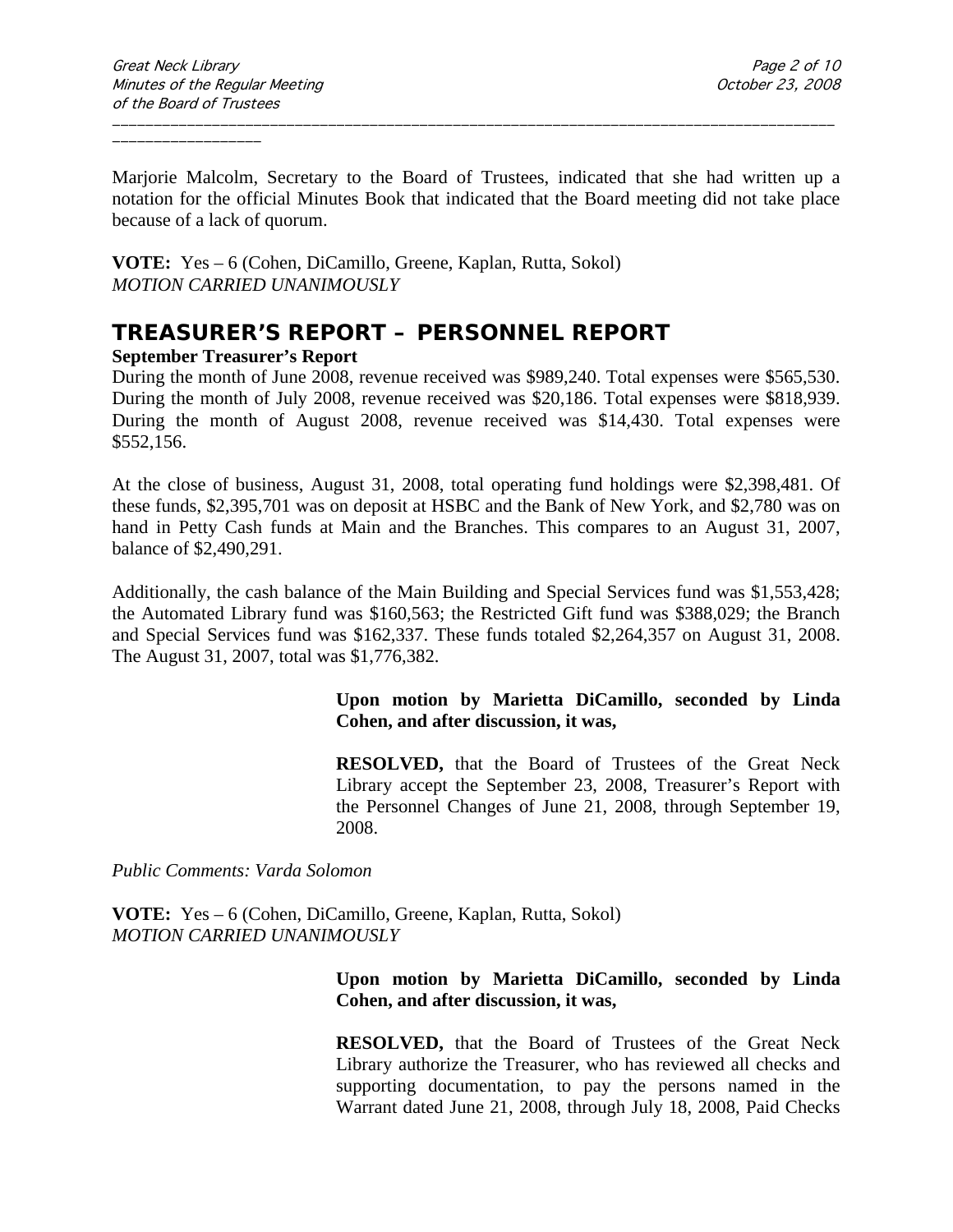numbered 0025801 through 0025807, 0025867 through 0025872, 0025923 through 0025928, 1215, 37468 through 37477 and To-Be-Paid Checks numbered 37478 through 37603, the sums set against their respective names, amounting in the aggregate to \$344,954.53.

\_\_\_\_\_\_\_\_\_\_\_\_\_\_\_\_\_\_\_\_\_\_\_\_\_\_\_\_\_\_\_\_\_\_\_\_\_\_\_\_\_\_\_\_\_\_\_\_\_\_\_\_\_\_\_\_\_\_\_\_\_\_\_\_\_\_\_\_\_\_\_\_\_\_\_\_\_\_\_\_\_\_\_\_\_\_\_

**VOTE:** Yes – 6 (Cohen, DiCamillo, Greene, Kaplan, Rutta, Sokol) *MOTION CARRIED UNANIMOUSLY*

#### **Upon motion by Marietta DiCamillo, seconded by Linda Cohen, and after discussion, it was,**

**RESOLVED,** that the Board of Trustees of the Great Neck Library authorize the Treasurer, who has reviewed all checks and supporting documentation, to pay the persons named in the Warrant dated July 19, 2008, through August 19, 2008, Paid Checks numbered 0025981 through 0025987, 0026039 through 0026044, and 37604 through 37622 and To-Be-Paid Checks numbered 37623 through 37756, the sums set against their respective names, amounting in the aggregate to \$276,745.88.

**VOTE:** Yes – 6 (Cohen, DiCamillo, Greene, Kaplan, Rutta, Sokol) *MOTION CARRIED UNANIMOUSLY*

## **Upon motion by Marietta DiCamillo, seconded by Andrew Greene, and after discussion, it was,**

**RESOLVED,** that the Board of Trustees of the Great Neck Library authorize the Treasurer, who has reviewed all checks and supporting documentation, to pay the persons named in the Warrant dated August 20, 2008, through September 19, 2008, Paid Checks numbered 0026097 through 0026103, 0026156 through 0026163, 37757 through 37770 and To-Be-Paid Checks numbered 37771 through 37895, the sums set against their respective names, amounting in the aggregate to \$300,563.90.

**VOTE:** Yes – 6 (Cohen, DiCamillo, Greene, Kaplan, Rutta, Sokol) *MOTION CARRIED UNANIMOUSLY*

#### **October Treasurer's Report**

During the month of September 2008, revenue received was \$38,440. Total expenses were \$616,785.

At the close of business, September 30, 2008, total operating fund holdings were \$1,817,556. Of these funds, \$1,814,776 was on deposit at HSBC and Chase Bank, and \$2,780 was on hand in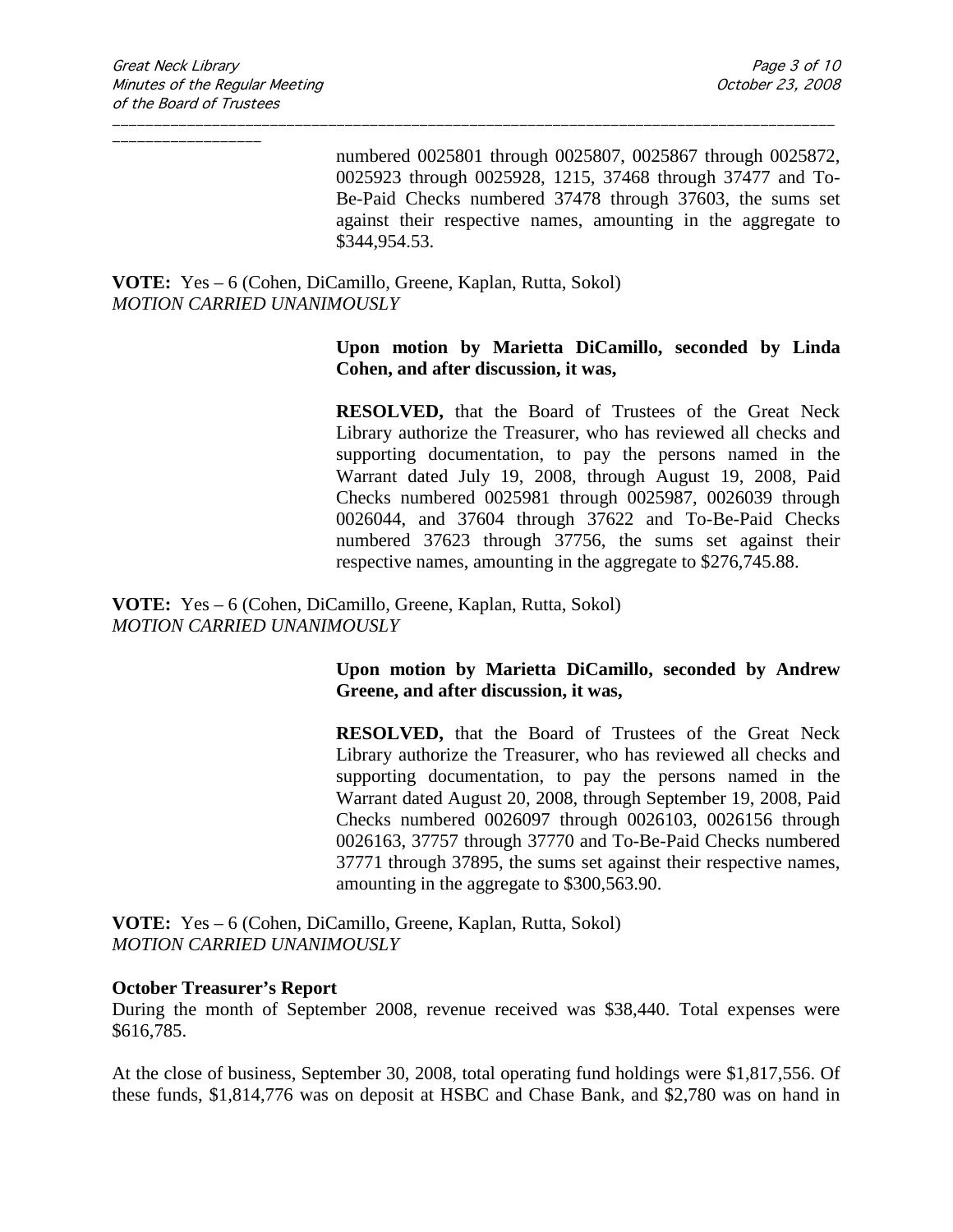\_\_\_\_\_\_\_\_\_\_\_\_\_\_\_\_\_\_ Petty Cash funds at Main and the Branches. This compares to a September 30, 2007, balance of \$1, 970,808.

\_\_\_\_\_\_\_\_\_\_\_\_\_\_\_\_\_\_\_\_\_\_\_\_\_\_\_\_\_\_\_\_\_\_\_\_\_\_\_\_\_\_\_\_\_\_\_\_\_\_\_\_\_\_\_\_\_\_\_\_\_\_\_\_\_\_\_\_\_\_\_\_\_\_\_\_\_\_\_\_\_\_\_\_\_\_\_

Additionally, the cash balance of the Main Building and Special Services fund was \$1,553,506; the Automated Library fund was \$160,590; the Restricted Gift fund was \$388,051; the Branch and Special Services fund was \$162,629. These funds totaled \$2,264,776 on September 30, 2008. The September 30, 2007, total was \$1,796,424.

### **Upon motion by Marietta DiCamillo, seconded by Linda Cohen, and after discussion, it was,**

**RESOLVED,** that the Board of Trustees of the Great Neck Library accept the October 23, 2008, Treasurer's Report with the Personnel Changes of September 20, 2008, through October 17, 2008.

*Public Comments: Ralene Adler, Carol Frank, Dan Nachmanoff*

**VOTE:** Yes – 6 (Cohen, DiCamillo, Greene, Kaplan, Rutta, Sokol) *MOTION CARRIED UNANIMOUSLY*

## **Upon motion by Marietta DiCamillo, seconded by Linda Cohen, and after discussion, it was,**

**RESOLVED,** that the Board of Trustees of the Great Neck Library authorize the Treasurer, who has reviewed all checks and supporting documentation, to pay the persons named in the Warrant dated September 20, 2008, through October 17, 2008, Paid Checks numbered 0026214 through 0026220, 0026273 through 0026280, 1216 through 1217 and 37896 through 37904 and To-Be-Paid Checks numbered 37905 through 38029 the sums set against their respective names, amounting in the aggregate to \$180,153.30.

**VOTE:** Yes – 6 (Cohen, DiCamillo, Greene, Kaplan, Rutta, Sokol) *MOTION CARRIED UNANIMOUSLY*

#### **Upon motion by Marietta DiCamillo, seconded by Linda Cohen, and after discussion, it was,**

**RESOLVED,** that the Board of Trustees of the Great Neck Library accept the Payroll Warrants for pay dates September 11 and September 25, 2008, which have been reviewed by the Treasurer, in the amounts of \$157,829.19 and \$169,118.91 respectively, for a total of \$343,810.47.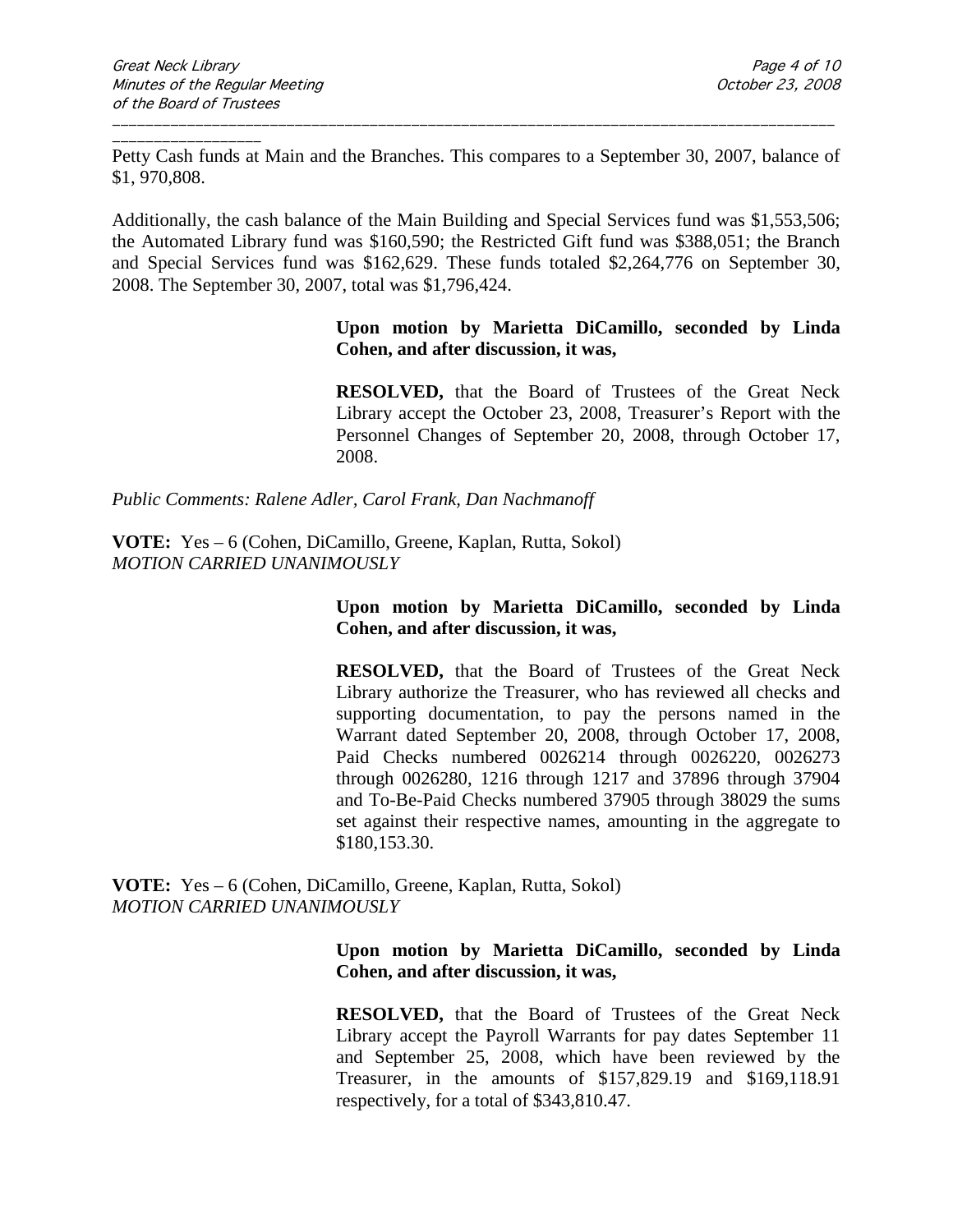**VOTE:** Yes – 6 (Cohen, DiCamillo, Greene, Kaplan, Rutta, Sokol) *MOTION CARRIED UNANIMOUSLY*

# **REPORTS**

\_\_\_\_\_\_\_\_\_\_\_\_\_\_\_\_\_\_

## **Branch Committee**

Trustee Rutta, Chair of the Branch Committee, reported on the Committee's meeting of August 7, 2008, at the Station Branch Library. Kathleen Cotter, Branch Librarian, informed the committee that the Station Branch is the busiest Branch, doing 25-30% checkin/checkout [per square footage] when compared to circulation statistics at the Main Library. She talked about the strong reading population with a literary bent. The Branch is currently hosting two book discussion groups and a morning session will be starting since the evening session is full. She informed the Committee that the Public Access computers are in constant use and that the new networked printing system is working smoothly with better accountability for printing and patron charges. Many patrons with laptops stop in to use the wireless internet on a daily basis. Part of the discussion was maximizing use of the present space and possibly the empty basement space beneath the branch. The Committee, along with Kathleen, took a tour of the basement space. It was not clear if this was a part of the existing lease. The Interim Director was to inquire of the landlord about what part of the space belongs to the Branch and what was available. Kathleen expressed the desire for some minor cosmetic changes to the existing space which could be undertaken by the Interim Director and Business Manager without the need for Board approval. The Committee was in favor of accommodating the Branch Head's request. Trustee Rutta reminded the Interim Director to contact the landlord regarding the basement space.

\_\_\_\_\_\_\_\_\_\_\_\_\_\_\_\_\_\_\_\_\_\_\_\_\_\_\_\_\_\_\_\_\_\_\_\_\_\_\_\_\_\_\_\_\_\_\_\_\_\_\_\_\_\_\_\_\_\_\_\_\_\_\_\_\_\_\_\_\_\_\_\_\_\_\_\_\_\_\_\_\_\_\_\_\_\_\_

Trustee DiCamillo inquired if the lease for the Parkville Branch, which will be expiring at the end of October, was squared away. The Interim Director responded that she had been in contact with the School District and is waiting to hear from them. Trustee DiCamillo suggested that a member of the Board, possibly the Library Board President, should contact the School Board President.

*Public Comments: Carol Frank, JoAnn Farley, Varda Solomon*

## **Building Committee**

Trustee Greene, Chair of the Building Committee, informed the meeting that the Building Committee had been quite busy in executive session as approved by the Board. Two architects were selected as finalists. Site visits to different buildings designed by these two architects were done and another site visit was scheduled for October  $29<sup>th</sup>$ . The Building Committee will be meeting on November 6, 2008. When the Committee makes a decision, it will then be brought to the full Board for a discussion. If approved, the Board will authorize someone to pursue a discussion of terms – percentage, fees etc., with the architect. Both architects indicated some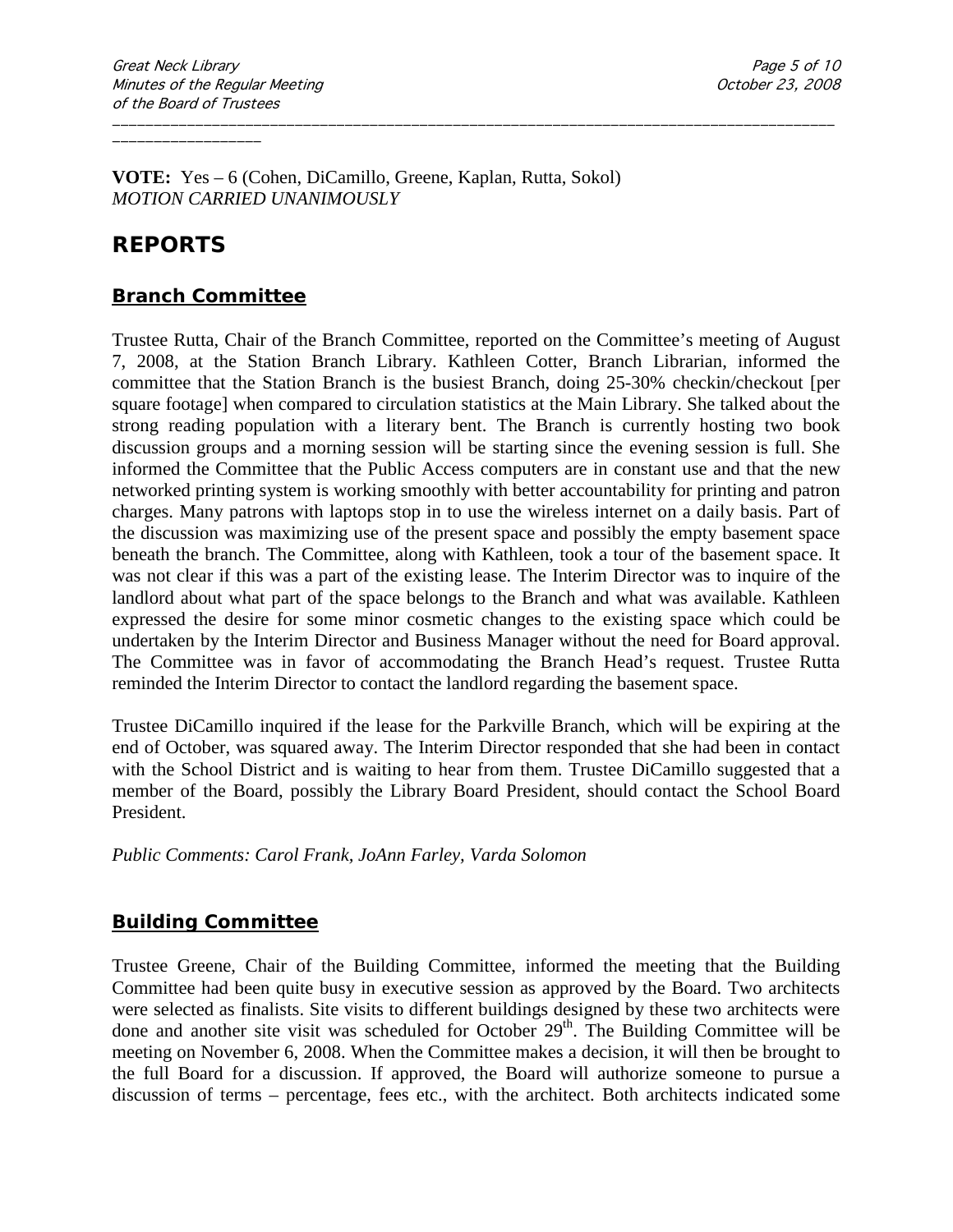\_\_\_\_\_\_\_\_\_\_\_\_\_\_\_\_\_\_ flexibility in terms of their actual final fees. Another agenda item to be discussed by the Committee is the extent to which the architect selection process can be made public. Legal opinion was obtained in the form of a lengthy email which the committee will review.

\_\_\_\_\_\_\_\_\_\_\_\_\_\_\_\_\_\_\_\_\_\_\_\_\_\_\_\_\_\_\_\_\_\_\_\_\_\_\_\_\_\_\_\_\_\_\_\_\_\_\_\_\_\_\_\_\_\_\_\_\_\_\_\_\_\_\_\_\_\_\_\_\_\_\_\_\_\_\_\_\_\_\_\_\_\_\_

Trustee DiCamillo added that last evening she attended a Nassau County Planning Federation Annual Training Conference specifically for Green Building Codes and LEED Certification workshop, held at NYIT de Seversky Center. The instructor for the class was Michelle Depew, building inspector for the city of New York. The workshop included a powerpoint presentation to demonstrate how buildings can become "Green" in construction, design, and energy and resource efficiency, as well as other areas. She discussed some of the programs available, such as, LIPA's free test for Leed Certification. The speaker also identified other agencies that have grants, information and other related material. Trustee DiCamillo suggested that the Interim Director contact Ms. Depew to obtain a copy of the powerpoint presentation. Alan Mendel, who was also present at that meeting, is a wealth of information and is building another hotel using solar panels. He would be glad to offer information.

Trustee Greene added that the Committee is actively pursuing "Green" and Leed Certification which 5-10 years from now will undoubtedly be the standard and will pay for itself overtime.

According to Karen Rubin of the Great Neck News, the Town is moving ahead with new building standards for residential buildings and they are also going to impose new building standards for commercial and institutional buildings as early as mid 2009, and they are going to mandate "green building" code.

When asked about the Library's eligibility for bonding through the Environmental Facilities Corporation of New York State (entity that does environmental projects through which the Sewer District will be bonding), Trustee Greene promised to look into it.

*Public Comments: Josie Pizer, Karen Rubin, Barbara Zeller, Dan Nachmanoff, Robert Mendelson, Carol Frank, Varda Solomon*

## **Director Search**

President Sokol reported that the search was a national one and a substantial number of applications were received. The Search Committee, consisting of all seven trustees and six staff members, met on September 26, 2008, to review the applications. Another meeting of the committee took place on October 16, 2008, when the top five candidates were chosen. These candidates will be interviewed on October 29 and 30, 2008. Following this, two or three candidates will be selected for final interviews. Candidates will be reimbursed for reasonable and necessary traveling expenses in connection with their travel and expenses should be supported by receipts. Subsequently, a resolution was formulated to reimburse the traveling expenses of these candidates as follows: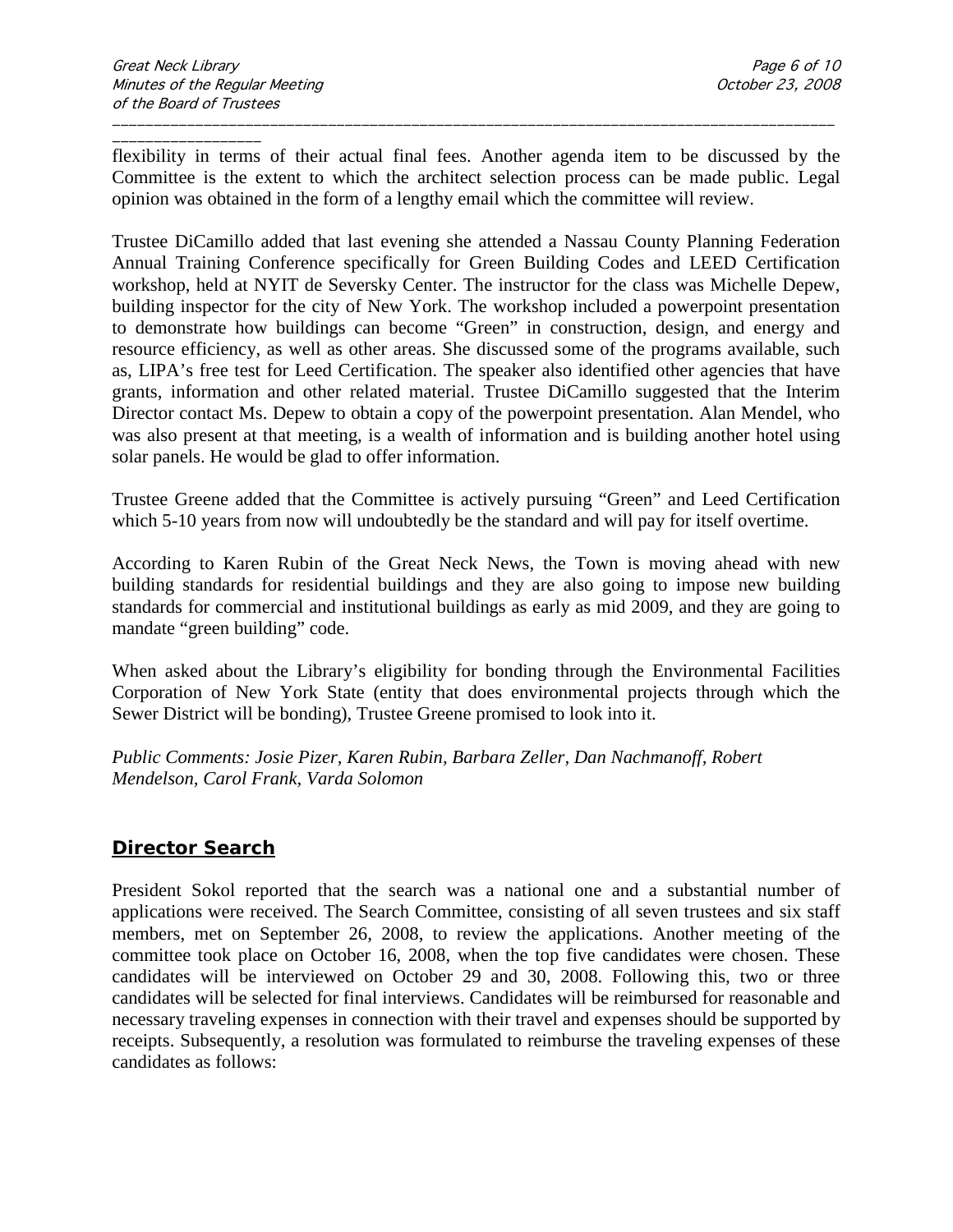## **Upon motion by Marietta DiCamillo and seconded by Anna Kaplan and after discussion, it was,**

**RESOLVED,** that prospective candidates will be reimbursed for reasonable and necessary expenses associated with their travel for the interviewing of the Director Search not to exceed \$2,000 in total.

*Public Comments: Karen Rubin, Josie Pizer*

**VOTE:** Yes **–**7 (Cohen, DiCamillo, Eshaghoff, Greene, Kaplan, Rutta, Sokol) *MOTION CARRIED UNANIMOUSLY*

## **Interim Director**

The following is the Interim Director's report:

#### *Buildings and Grounds*

There was a power outage at the Main Library on Monday, August 11, 2008. Power went out at approximately 11:30 a.m. The Library closed at 4 p.m. when the Library's emergency power started to fade. The electricity came back on at about 9 p.m. that evening.

\_\_\_\_\_\_\_\_\_\_\_\_\_\_\_\_\_\_\_\_\_\_\_\_\_\_\_\_\_\_\_\_\_\_\_\_\_\_\_\_\_\_\_\_\_\_\_\_\_\_\_\_\_\_\_\_\_\_\_\_\_\_\_\_\_\_\_\_\_\_\_\_\_\_\_\_\_\_\_\_\_\_\_\_\_\_\_

#### *Library Charter*

On July 15, 2008 a letter was received from the State Education Department, Division of Library Development, stating that the Great Neck Library did not have a Regents Charter and that the record of incorporation did not define the official service area. Apparently, the Great Neck Library "Certificate of Registration" dated January 28, 1921, thought to be a Charter with the NYS Board of Regents, incorporated the Library with the Secretary of State. In her letter, Lisa Areford, Library Development Specialist, suggested that it would behoove the library to apply for a Regents absolute charter and define the library's service area. There are two documents to complete – a "Petition for Charter in the First Instance" has been completed and revised by Ms. Areford and "Absolute Library Charter in the First Instance and Admission to the University" is being worked on. This will be brought to the next Board meeting for a Board resolution.

#### *CPR Training at Parkville*

In order to have as many staff employees trained in CPR/AED techniques as possible, Jayne Alexander, Branch Head of the Parkville Branch, arranged for Dr. Christopher Byron to hold a five hour course at the Parkville Branch. On Wednesday, July 21 thirteen staff members from various branches attended the training session.

#### *Legislative Breakfast*

On Friday, September  $26<sup>th</sup>$ , Interim Director Weir attended the Nassau County Legislative Breakfast held at the East Meadow Public Library. State legislators from both the Senate and Assembly were invited to come and hear the Library community's request for more state funding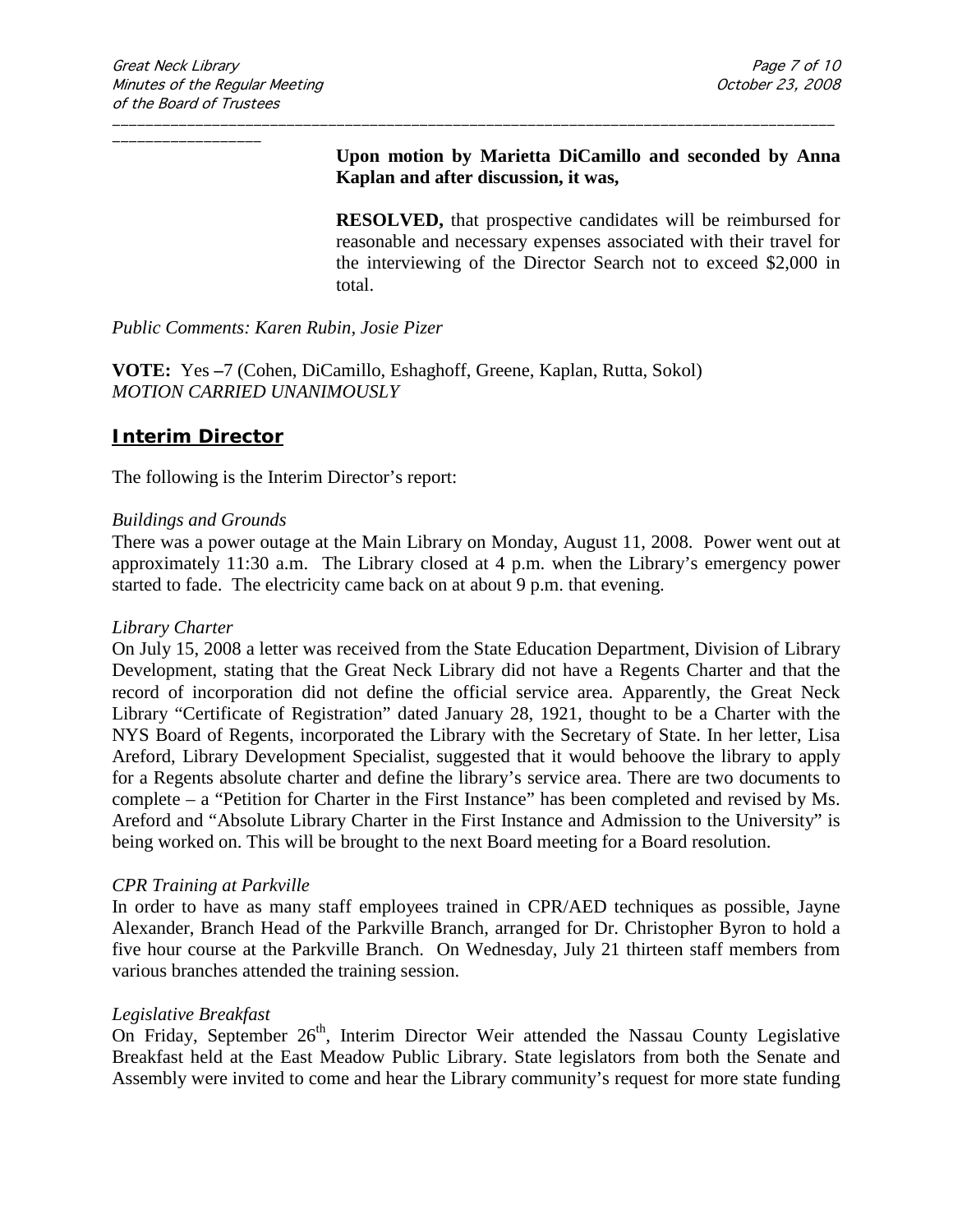of Library Services. Generally, there was plenty of support for Library services by the officials present. However, the legislators were not optimistic about state funding in this economy.

\_\_\_\_\_\_\_\_\_\_\_\_\_\_\_\_\_\_\_\_\_\_\_\_\_\_\_\_\_\_\_\_\_\_\_\_\_\_\_\_\_\_\_\_\_\_\_\_\_\_\_\_\_\_\_\_\_\_\_\_\_\_\_\_\_\_\_\_\_\_\_\_\_\_\_\_\_\_\_\_\_\_\_\_\_\_\_

#### *Staff Association Negotiations*

A preliminary negotiation session with the Staff Association negotiating team, Staff Association Representative Angela Pace, Library attorney Kevin Seaman and Ms. Weir was held on September 22. The Business Manager and the Interim Director will be meeting with Kevin Seaman, to examine Staff Association proposals on Wednesday, October 22.

#### *Meet the Candidates Night, Tuesday, October 7th*

As there are no contested seats up this year, the Library election Meet the Candidates Night opened informally. Candidates Josie Pizer and Varda Salomon, running for Library Trustee positions, and Stacee Bernstein and Julius Mendel running for seats on the Nominating Committee opened by sharing their thoughts and plans for the Library, its future and the Library expansion/renovation. They then took questions from the audience. In the end, the meeting took on the easy feel of roundtable discussion group with the candidates and the audience exchanging personal library anecdotes and experiences, expressing their hopes and expectations for the Library's future.

*Levels News* – See attached Memo form AV Librarian Pam Levin

#### *Donation of Optelec machine to Parkville Branch*

In September, library patrons Arlene and Jack Cazes donated an Optelec Clearview reading machine, valued about \$1,900, to the Parkville Branch library. This machine allows people with low vision to read books, newspapers, complete crossword puzzles, write checks and view photos with one touch of a button. Branch Head Jayne Alexander was very pleased to accept the gift.

#### *Meetings Attended*

ALA Conference, Anaheim, California June 27-30 Nassau Library System Member Library Director's meetings: Wednesday, July 16, August 20, September 17 and October 15 Change, Innovation and Leadership - Thursday, October 2 at NLS Creating and Selling Your Budget - Monday, October 6 at NLS

#### *Upcoming Meetings*

Annual Meeting/ Election – Monday, October 27 Director's Search Committee – Wednesday, October 29 and Thursday, October 30 at 6 p.m. Personnel Committee – Monday, November 3 at 7:30 p.m. Building Committee – Thursday, November 6 at 8 p.m. Finance Committee – Thursday, November 20 at 7:30 p.m. Library Board meeting – Tuesday, November 25 at 8 p.m. at the Parkville Branch Library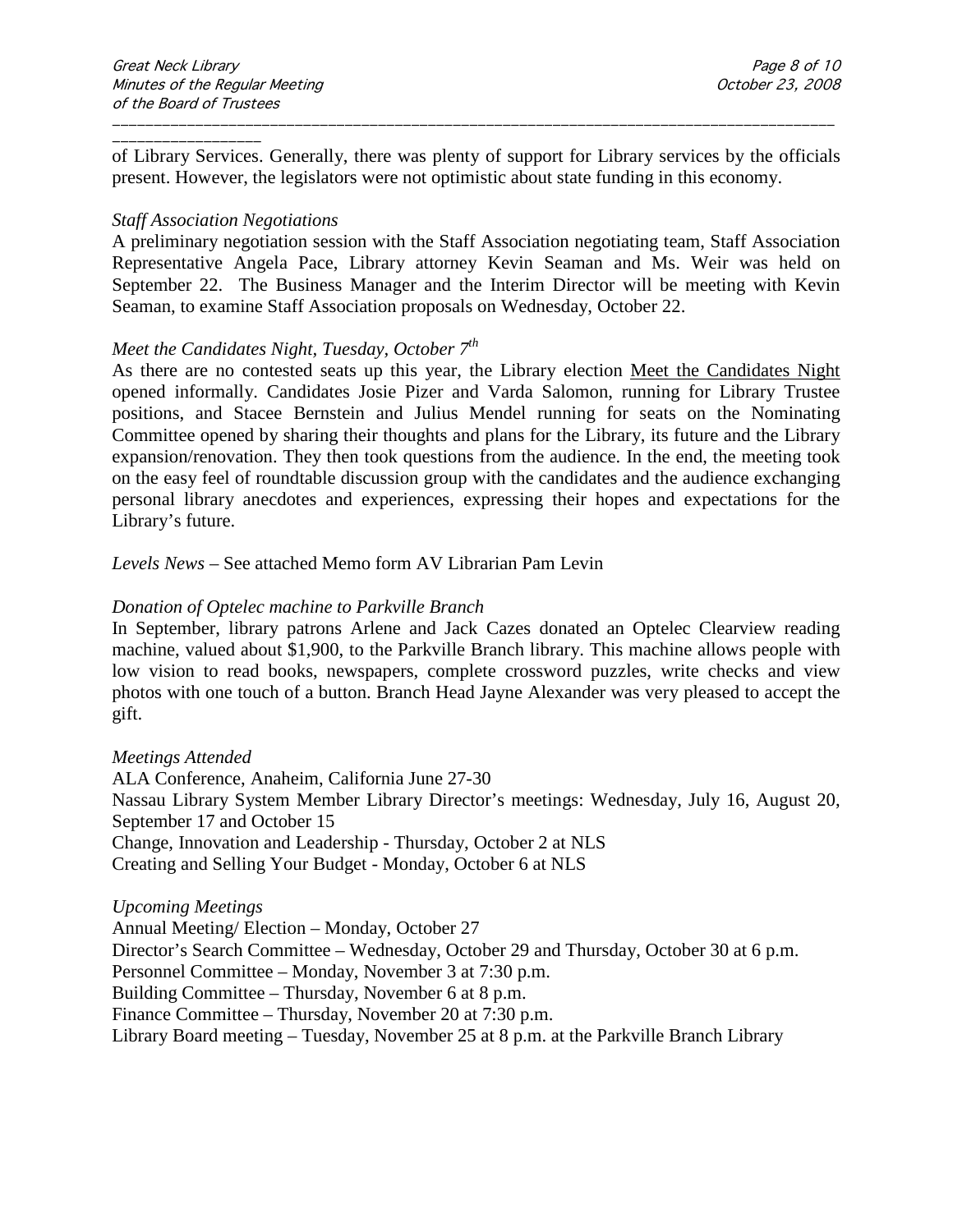# **NEW BUSINESS**

## **Upgrading Cablevision Connection to Branches**

\_\_\_\_\_\_\_\_\_\_\_\_\_\_\_\_\_\_\_\_\_\_\_\_\_\_\_\_\_\_\_\_\_\_\_\_\_\_\_\_\_\_\_\_\_\_\_\_\_\_\_\_\_\_\_\_\_\_\_\_\_\_\_\_\_\_\_\_\_\_\_\_\_\_\_\_\_\_\_\_\_\_\_\_\_\_\_

### **Upon motion by Anna Kaplan and seconded by Marietta DiCamillo and after discussion, it was,**

**RESOLVED,** that the Board of Trustees of the Great Neck Library approve the establishment of a paid monthly cable connection to the Station, Parkville and Lakeville Branch Libraries, the cost of which would include a one-time set up fee of \$140.85 and monthly fees that currently cost \$244.70 for all three branches, to be charged to the Internet Service Provider line of the operating budget.

**VOTE:** Yes **–**7 (Cohen, DiCamillo, Eshaghoff, Greene, Kaplan, Rutta, Sokol) *MOTION CARRIED UNANIMOUSLY*

## **Excess Equipment**

## **Upon motion by Andrew Greene, seconded by Linda Cohen, and after discussion, it was,**

**RESOLVED,** that the Board of Trustees of the Great Neck Library declare the items listed on the appended schedule dated October 15, 2008, excessed and authorize the Interim Director to dispose of same in an appropriate manner.

**VOTE:** Yes **–** 7 (Cohen, DiCamillo, Eshaghoff, Greene, Kaplan, Rutta, Sokol) *MOTION CARRIED UNANIMOUSLY*

## **Personnel**

A personnel issue will be discussed at the next Personnel Committee meeting.

# **CORRESPONDENCE**

Ralene Adler spoke to her letter of August 20, 2008, which is attached to these Minutes along with the Library's response.